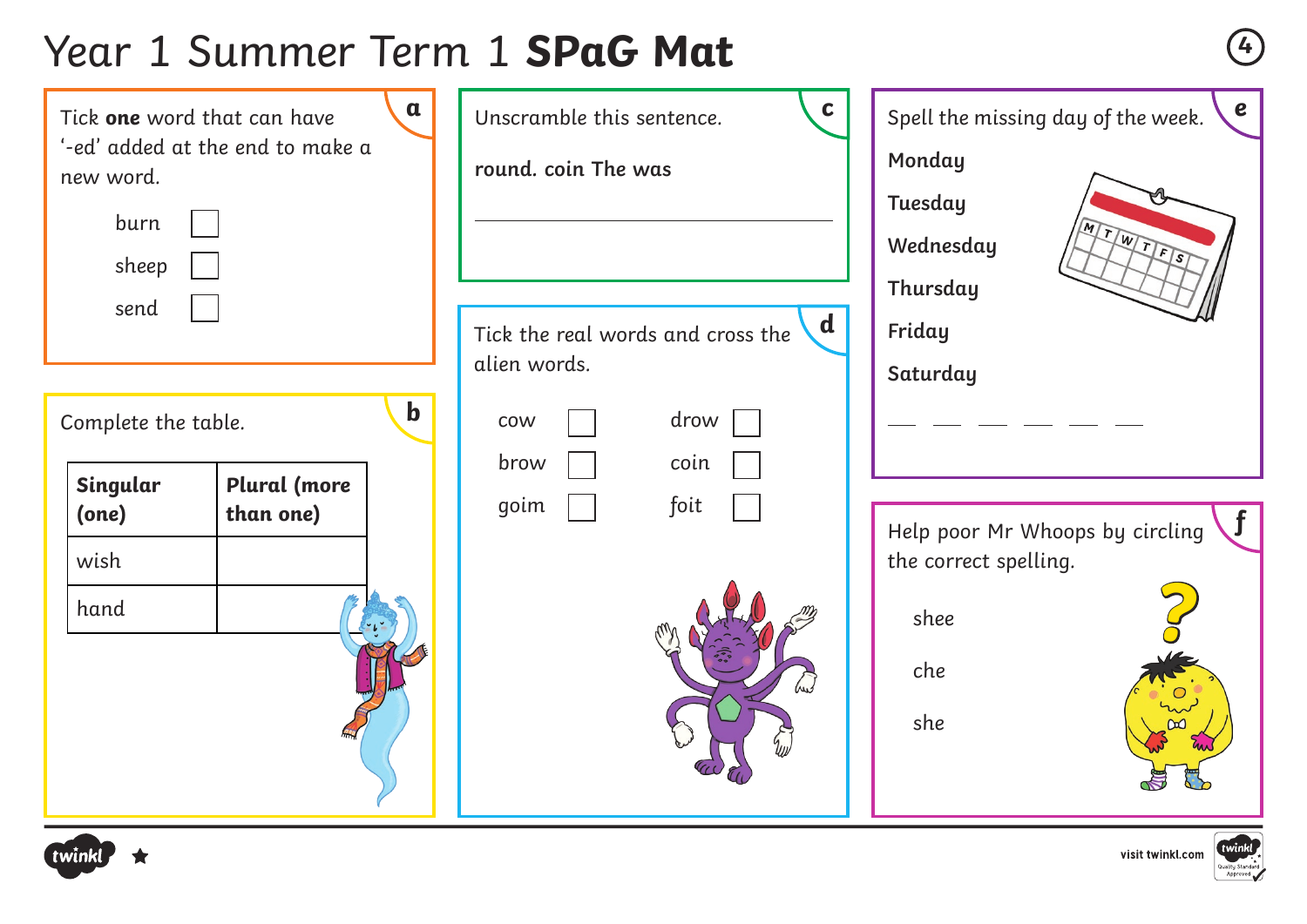# **Year 1** Summer Term 1 **Answers <sup>4</sup>**

| $\mathbf a$<br>Tick one word that can have<br>'-ed' added at the end to make a<br>new word.<br>burn<br>sheep |                                  | $\mathbf{C}$<br>Unscramble this sentence.<br>round. coin The was<br>The coin was round.                      | $\mathbf e$<br>Spell the missing day of the week.<br>Monday<br><b>Tuesday</b><br>MTWTFS<br>Wednesday<br>Thursday |
|--------------------------------------------------------------------------------------------------------------|----------------------------------|--------------------------------------------------------------------------------------------------------------|------------------------------------------------------------------------------------------------------------------|
| send<br>$\mathbf b$<br>Complete the table.                                                                   |                                  | $\mathbf d$<br>Tick the real words and cross the<br>alien words.<br>drow $ x $<br><b>COW</b>                 | Friday<br>Saturday<br><b>Sunday</b>                                                                              |
| Singular<br>(one)                                                                                            | <b>Plural</b> (more<br>than one) | brow<br>$\blacktriangledown$<br>coin<br>$\blacktriangledown$<br>$ \mathsf{X} $<br>$ \times $<br>goim<br>foit | Help poor Mr Whoops by circling                                                                                  |
| wish<br>hand                                                                                                 | wishes<br>hands                  | كسكا                                                                                                         | the correct spelling.<br>shee<br>che<br>∩<br>she                                                                 |



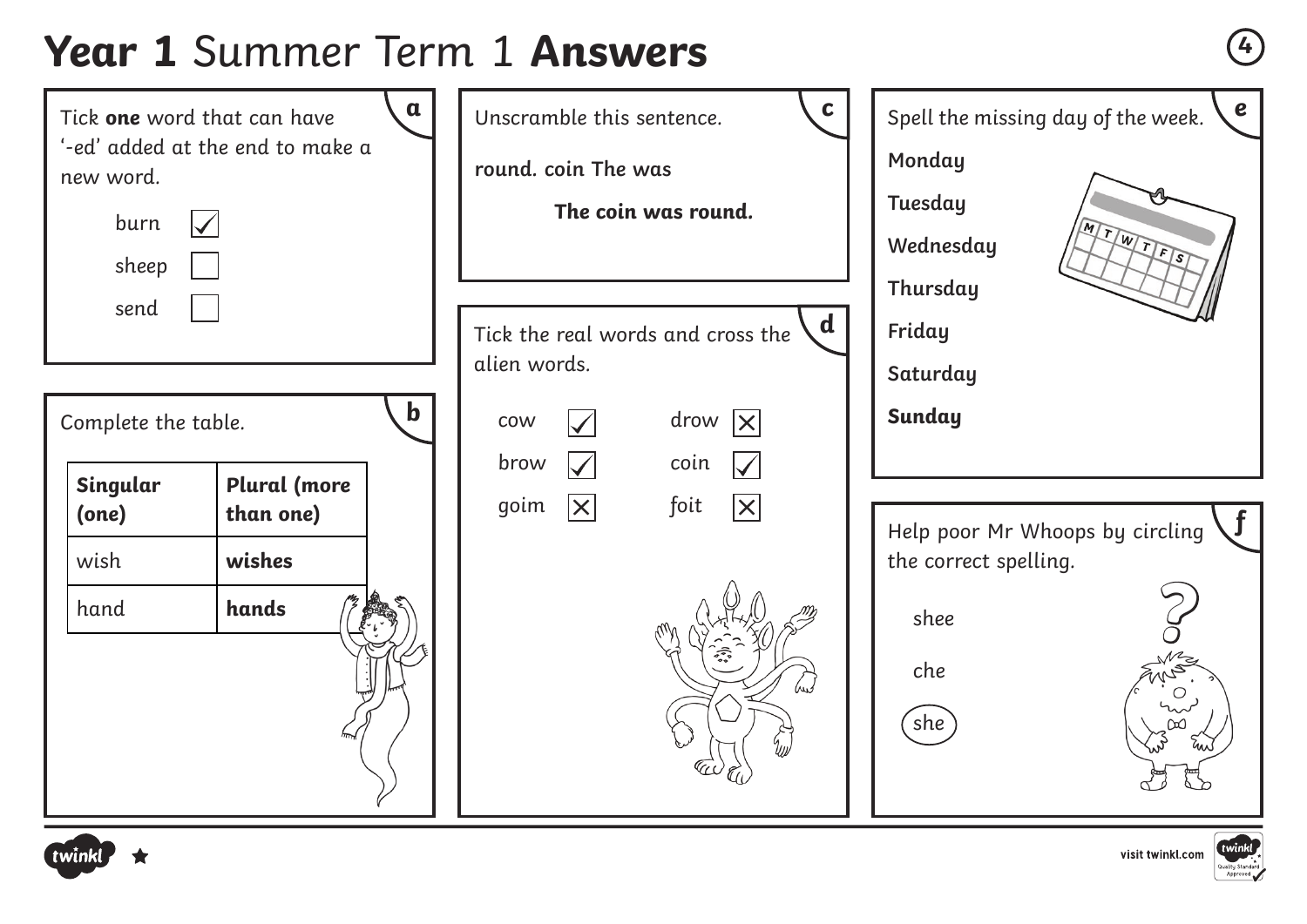# Year 1 Summer Term 1 **SPaG Mat <sup>4</sup>**

| $\mathbf a$<br>Tick two words that can have<br>'-ed' added at the end to make<br>new words.<br>burn<br>sheep<br>help<br>send |             | $\mathbf c$<br>Unscramble this sentence.<br>very were coins old. The<br>$\mathbf d$<br>Tick the real words and cross the<br>alien words. | $\boldsymbol{e}$<br>Spell the missing days of the week.<br>Monday<br>Tuesday<br>MITWIE<br>Wednesday<br>Thursday<br>Friday |
|------------------------------------------------------------------------------------------------------------------------------|-------------|------------------------------------------------------------------------------------------------------------------------------------------|---------------------------------------------------------------------------------------------------------------------------|
| Complete the table.<br>Singular<br>Plural (more<br>than one)<br>(one)<br>wish<br>- i -<br>hand<br>tree                       | $\mathbf b$ | whan<br>when<br>Phil<br>phone<br>theme<br>Eve<br>stexe                                                                                   | Help poor Mr Whoops by circling<br>the correct spelling.<br>wun<br>oen<br>one                                             |



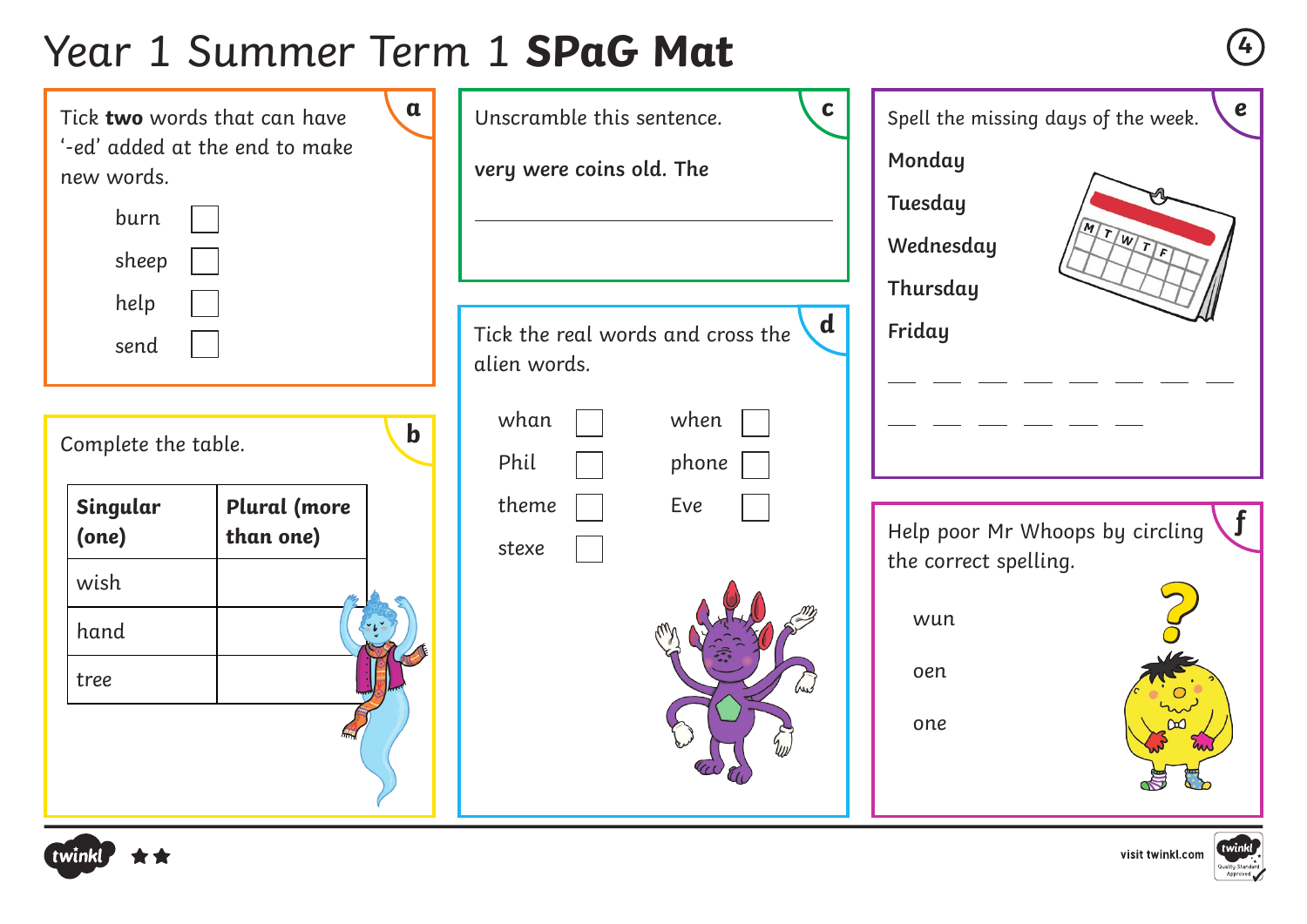# **Year 1** Summer Term 1 **Answers <sup>4</sup>**





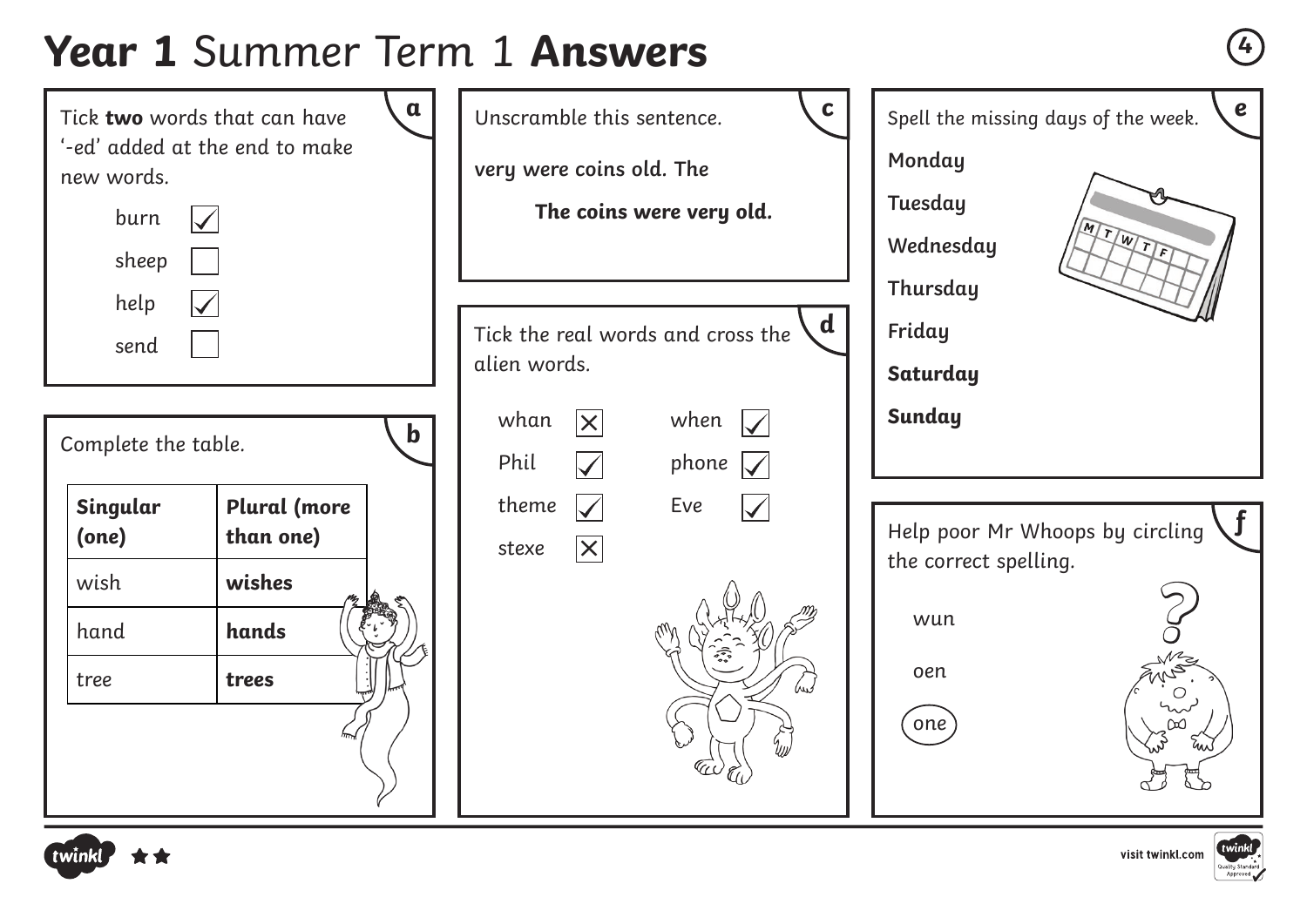# Year 1 Summer Term 1 **SPaG Mat <sup>4</sup>**

| $\mathbf a$<br>Tick two words that can have<br>'-ed' added at the end to make<br>new words.<br>burn<br>sheep<br>help<br>happy<br>drive | $\mathbf c$<br>Unscramble this sentence.<br>coins dirty. dull were very The and<br>$\mathbf d$<br>Tick the real words and cross the<br>alien words. | $\boldsymbol{e}$<br>Spell the missing days of the week.<br>Monday<br>Tuesday<br>Wednesday<br>Friday |
|----------------------------------------------------------------------------------------------------------------------------------------|-----------------------------------------------------------------------------------------------------------------------------------------------------|-----------------------------------------------------------------------------------------------------|
| $\mathbf b$                                                                                                                            | telephone<br>plobe<br>flute<br>werute                                                                                                               |                                                                                                     |
| Complete the table.                                                                                                                    | plomest<br>homes                                                                                                                                    |                                                                                                     |
| <b>Plural</b> (more<br>Singular<br>than one)<br>(one)                                                                                  | mute<br>shrupe                                                                                                                                      | Help poor Mr Whoops by circling<br>the correct spelling.                                            |
| wish                                                                                                                                   |                                                                                                                                                     | hows                                                                                                |
| hand                                                                                                                                   |                                                                                                                                                     | howse                                                                                               |
| tree                                                                                                                                   |                                                                                                                                                     | house                                                                                               |
| apple                                                                                                                                  |                                                                                                                                                     |                                                                                                     |